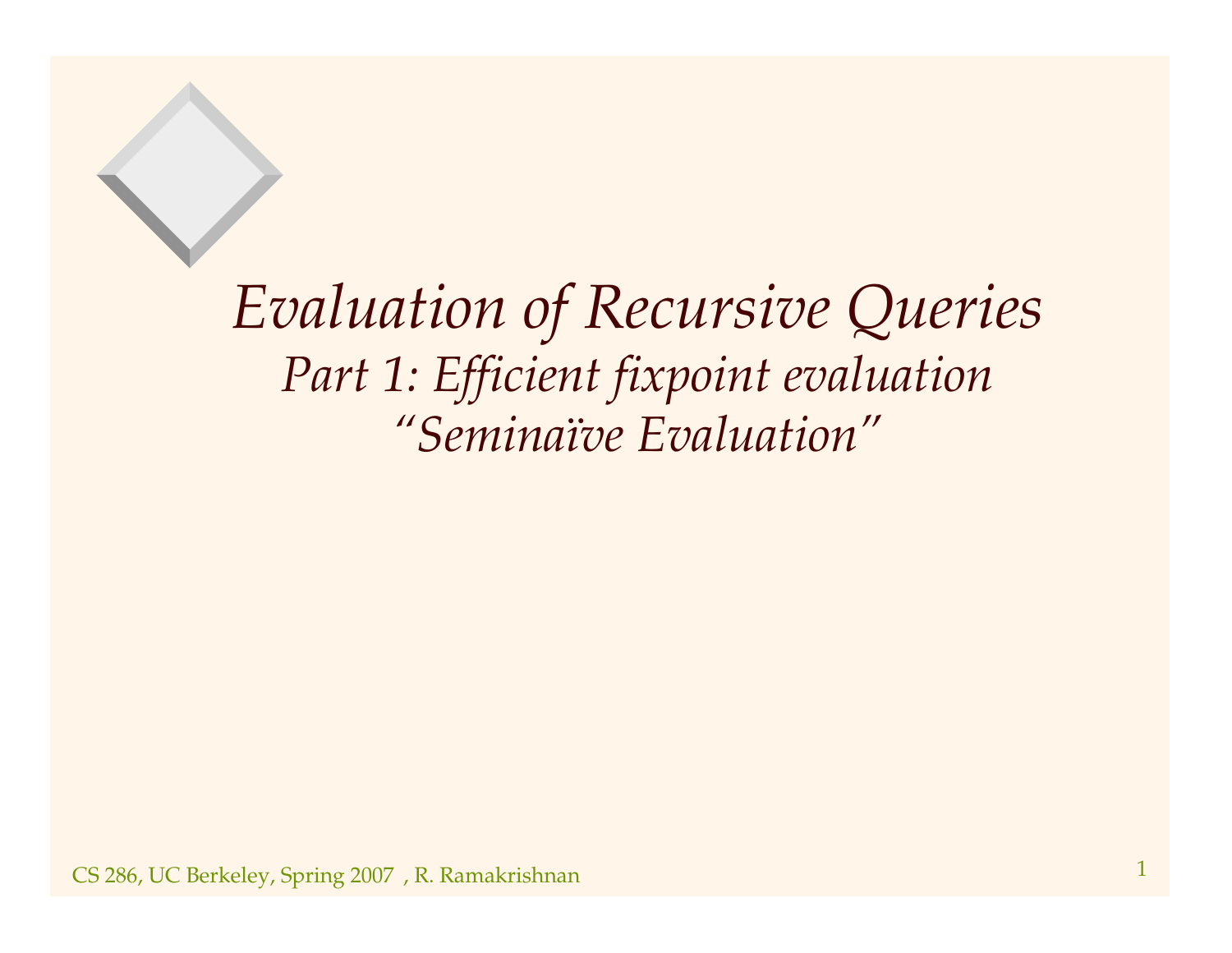## *Bottom-up evaluation*

 Naïve Repeat Apply all rules <u>Until</u> no new tuples generated

#### Seminaïve

- If a rule is applied in iteration N, at least one body fact must be a fact generated in iteration N-1 (and not before!).
- No application is repeated.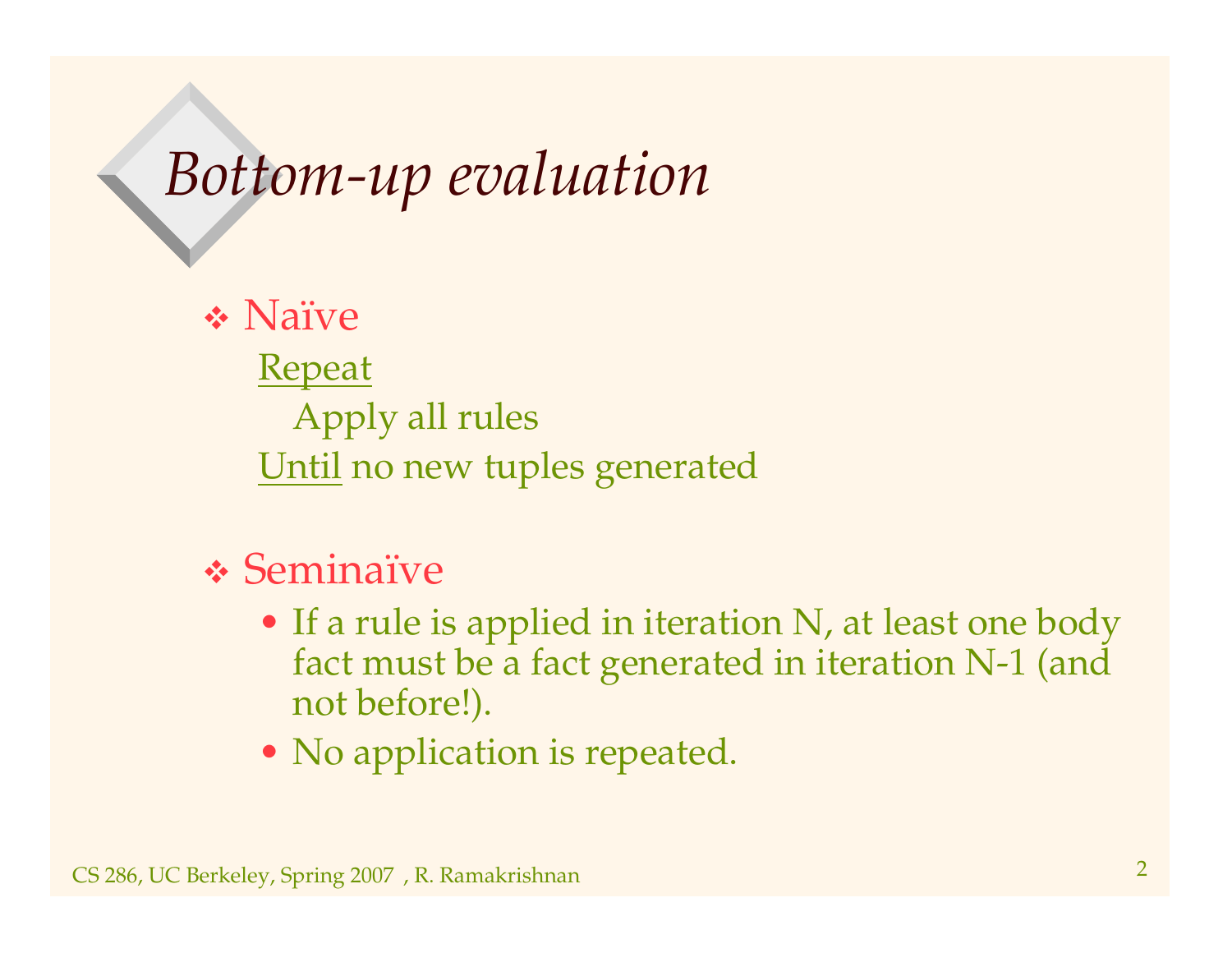

Naïve Evaluation proceed as follows:

```
Step(1)sg(2,4), sg(2,5), sg(3,4), sg(3,5)Step(2)
Iteration 1
sg(6,8), sg(6,9), sg(7,8), sg(7,9)
Iteration 2
sg(6,8), sg(6,9), sg(7,8), sg(7,9), sg(10,11)Iteration 3
No new tuples
```
r1: sg(X,Y) :- up(X,Z), down(Z,Y) r2: sg(X,Y) :- up(X,Z<sub>1</sub>), sg(Z<sub>1</sub>,Z<sub>2</sub>), down(Z<sub>2</sub>,Y) r3: sg(6,Y) ?

Seminaïve Evaluation proceed as follows:

 $Step(1)$  $sg(2,4), sg(2,5), sg(3,4), sg(3,5)$ 

Step(2) Iteration 1 sg(6,8), sg(6,9), sg(7,8), sg(7,9) Iteration 2 sg(10,11) Iteration 3 No new tuples

CS 286, UC Berkeley, Spring <sup>2007</sup> , R. Ramakrishnan <sup>3</sup>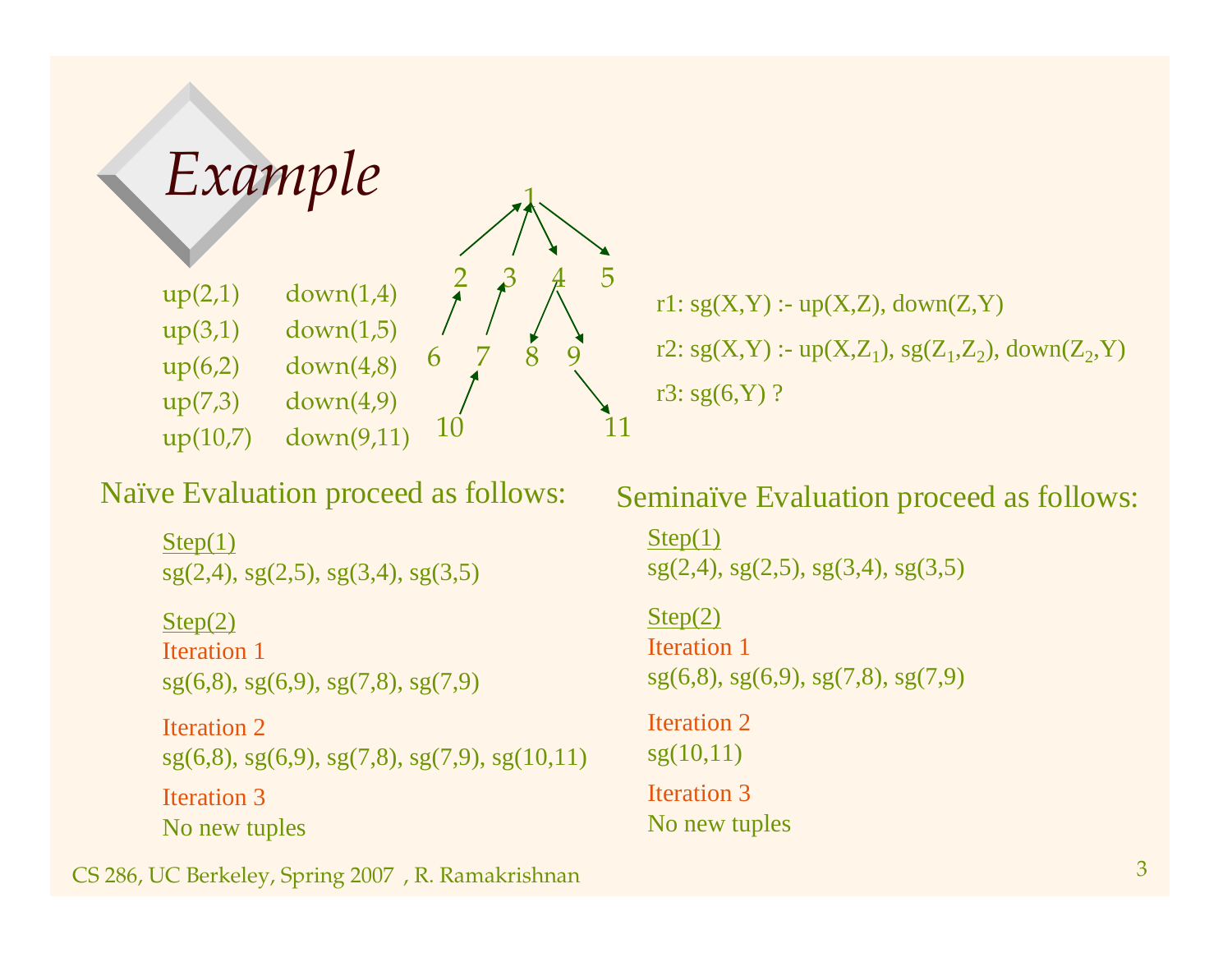#### *Notation*

❖

Recursive Predicate

- • $p \rightarrow^* p$
- $\sigma_{\rm eff}^{\rm R}$  Mutually recursive predicate
	- $p \rightarrow^* q$ ,  $q \rightarrow^* p$
- $\frac{1}{2}$  Strongly connected componen<sup>t</sup> (SCC)
	- •A maximal set of mutually recursive predicates.
- $\mathbf{e}^{\mathbf{e}}_{\mathbf{e}}$  Linear Rule
	- •Only <sup>1</sup> body literal is mutually recursive with head predicate.



- $\mathbf{e}^{\mathbf{e}}_{\mathbf{e}}$  Program Graph
	- •Node <sup>=</sup> SCC
	- •• ARC : The 'Depends on' relation  $\rightarrow$ '

CS 286, UC Berkeley, Spring <sup>2007</sup> , R. Ramakrishnan <sup>4</sup>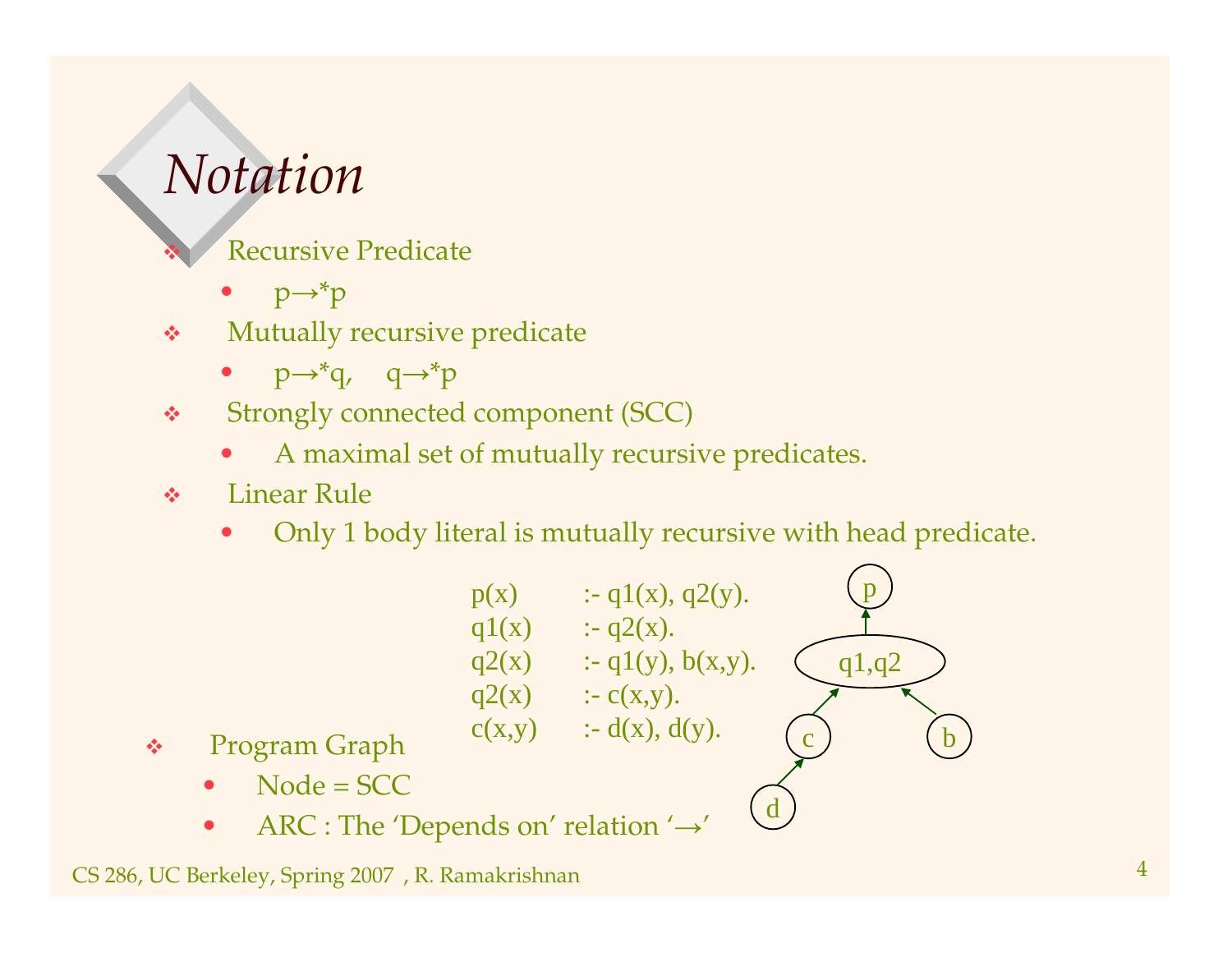#### *Seminaïve evaluation*

There are two components:

• Rule Rewriting: Each rule in the program is replaced by <sup>a</sup> set of rules as follows:



is replaced by  
\n
$$
\delta p^{new}(): \delta p_1^{old}, p_2, ..., p_n, q_1, q_2, ..., q_m
$$
  
\n $\delta p^{new}(): p_1^{old}, \delta p_2^{old}, ..., p_n, q_1, q_2, ..., q_m$   
\n...  
\n $\delta p^{new}(): p_1^{old}, p_2^{old}, ..., p_{n-1}^{old}, \delta p_n^{old}, q_1, q_2, ..., q_m$ 

Special case: n=0, i.e. no recursive predicates  $\delta p^{new}$ () :-  $q_1$ ,  $q_2$ , ...,  $q_m$ .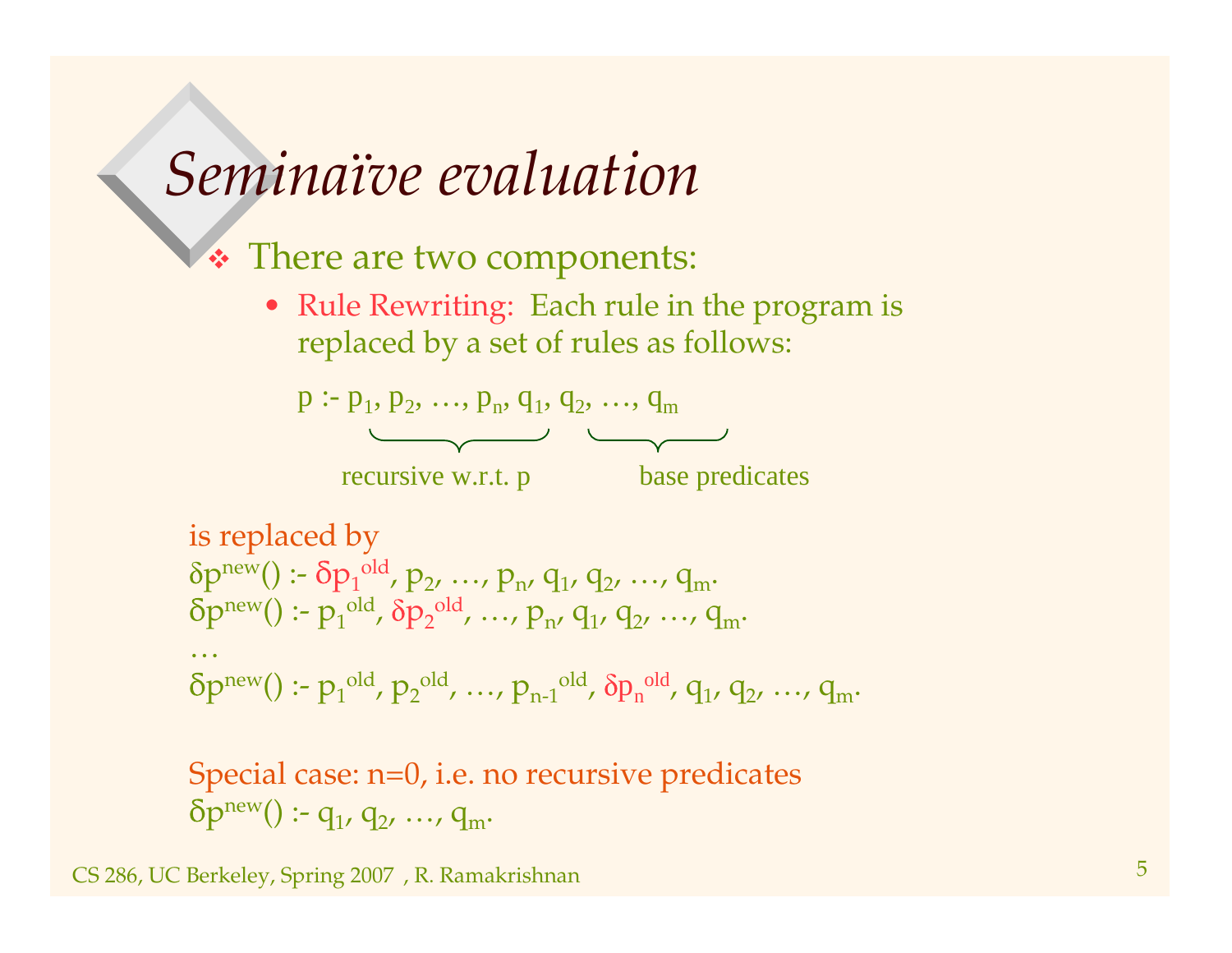# *Example*  $p(x,z) := p_1(x,y), p_2(y,z), q(z,w)$

recursive w.r.t. p base predicates

is replaced by **(i).**  $\delta p^{new}(x,z)$  :-  $\delta p_1^{old}(x,y)$ ,  $p_2(y,z)$ ,  $q(z,w)$ . (ii).  $\delta p^{new}(x,z)$  :-  $p_1^{old}(x,y)$ ,  $\delta p_2^{old}(y,z)$ , q(z,w).



CS 286, UC Berkeley, Spring 2007 , R. Ramakrishnan 1988 and 1988 and 1989 and 1989 and 1989 and 1989 and 1989 and 1989 and 1989 and 1989 and 1989 and 1989 and 1989 and 1989 and 1989 and 1989 and 1989 and 1989 and 1989 and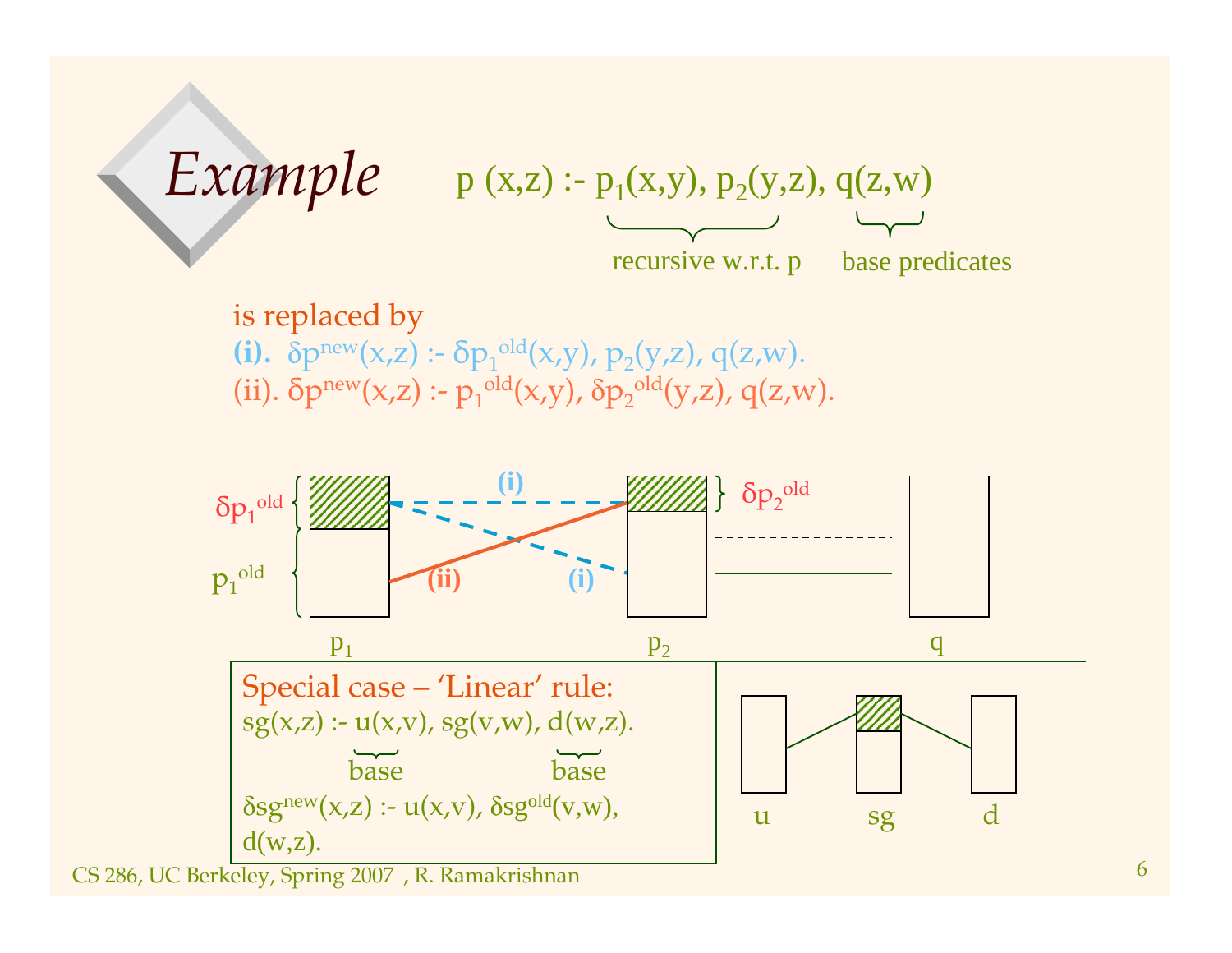### *Seminaïve evaluation – Part 2*

#### Rule Evaluation

- Repeatedly apply rule in 'iterations' until no new facts.
- Iteration 1---Use all rules
- Later iterations---Use only recursive rules
- In each iteration:
	- Apply rules
	- For each non-base predicate p, update associated relations as follows:



CS 286, UC Berkeley, Spring <sup>2007</sup> , R. Ramakrishnan <sup>7</sup>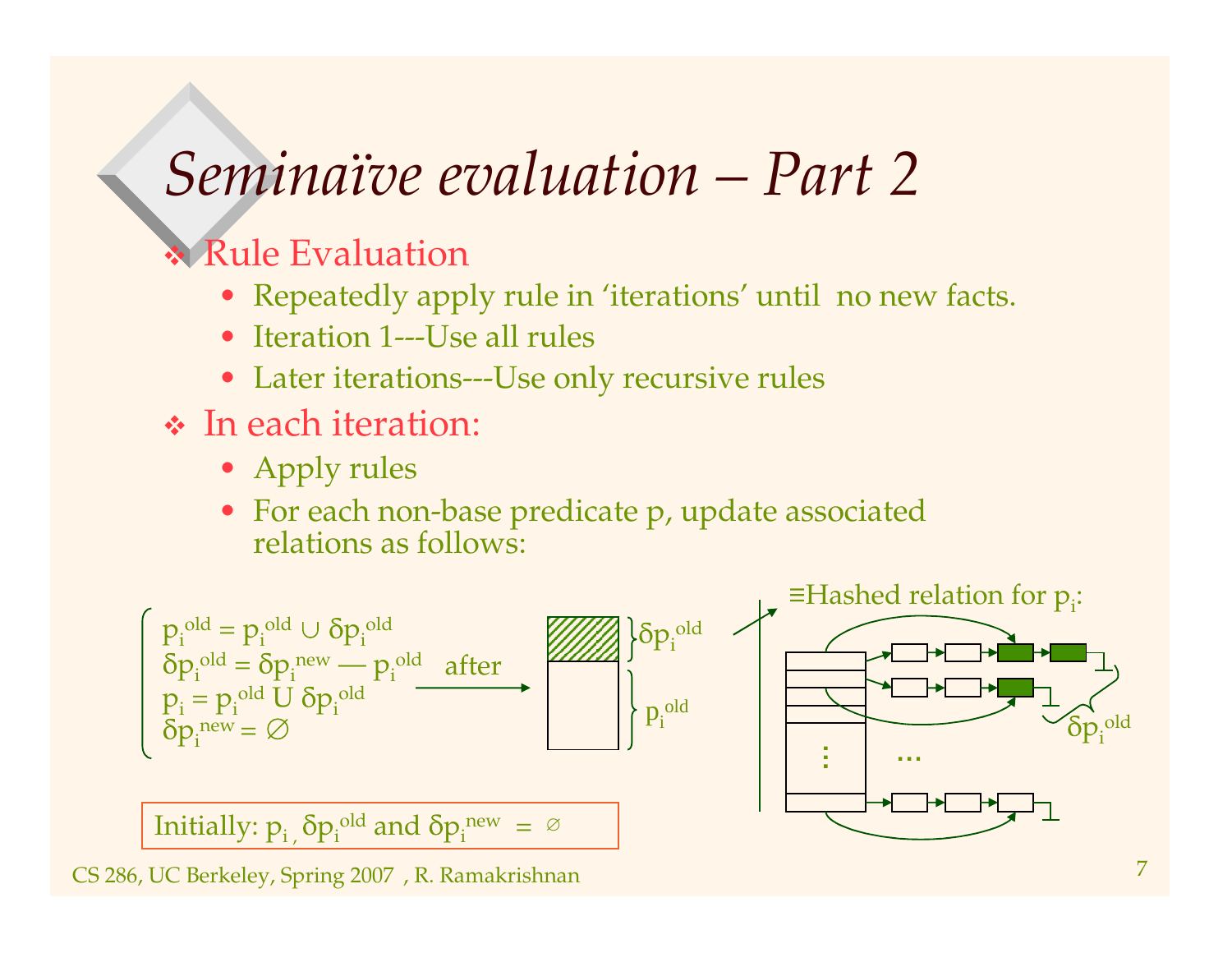#### *Seminaïve evaluation – Cont.*

#### Some observations

- $\bullet$   $p_i$ All known  $p_i$  facts.
- $\delta p_i^{\text{old}}$   $\longrightarrow$   $p_i$  facts (first) generated in previous iteration.
- $\delta p_i^{new}$   $p_i$  facts generated in this iteration.
- $\bullet$   $p_i$ <sup>old</sup>  $p_i - \delta p_i^{\text{old}}$  (  $\therefore$  generated before prev. iteration)

NO '<u>INFERENCE</u>' is ever repeated!

- A refinement of rule evaluation:
	- Go "node by node, bottom-up" in program graph.



Evaluation order <sup>=</sup> 1, 2, 3, 4, 5

or 3, 1, 2, 4, 5

 $\text{CS}$  286, UC Berkeley, Spring 2007), R. Ramakrishnan  $8$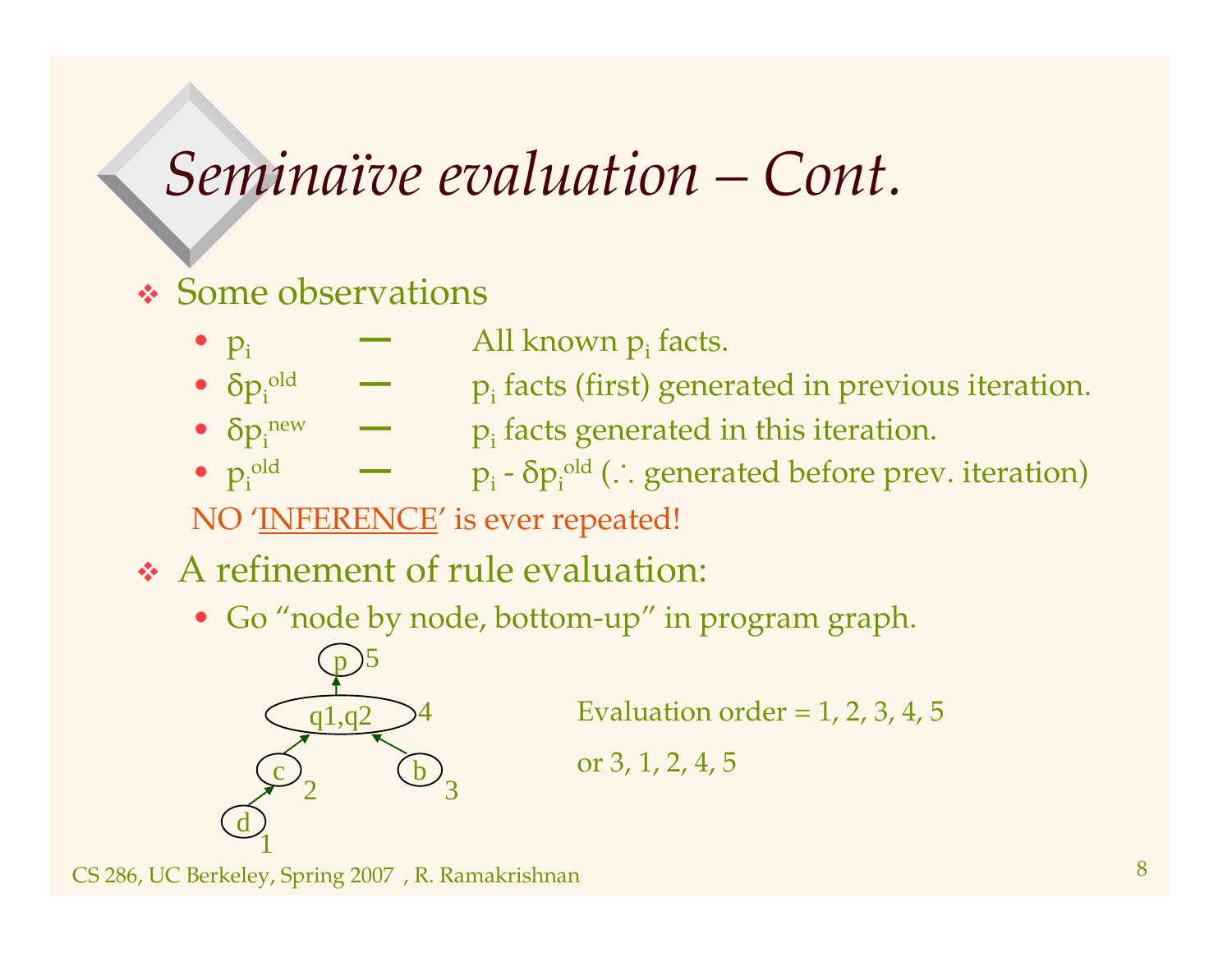## *Top-down evaluation*

**◆ Given:** Call: Q(?) Rule:  $\quad$  Q IF  $\mathrm{P_{1}}$   $\land \mathrm{P_{2}}$   $\quad$   $\land$   $\mathrm{P_{n}}$ Generate subgoals:  $P_1(?) P_2(?) ... P_n(?)$ 

- Advantage:
	- Computation is 'focused' in response to <sup>a</sup> query.
- Prolog is <sup>a</sup> language implemented in such <sup>a</sup> fashion.
	- Technique is called *resolution*